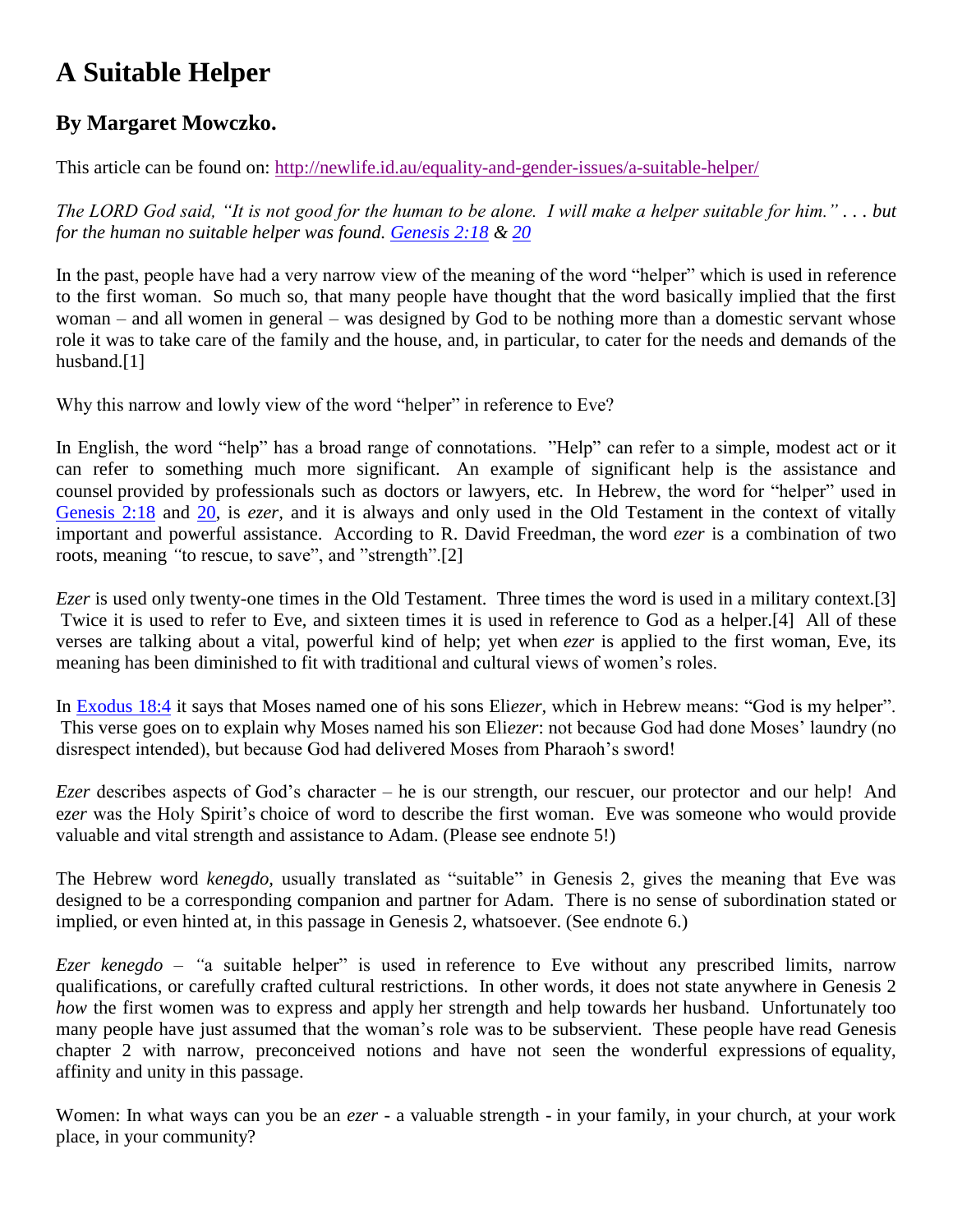## **Endnotes**

[1] At the time that Eve was taken out of Adam [\(Genesis 2:21-23\)](http://biblia.com/bible/nasb95/Genesis%202.21-23), Eve did not have children and may not even have had a household to run.

[2] The Hebrew word *ezer* is a combination of two roots: `-z-r, meaning "to rescue, to save," and g-z-r, meaning "to be strong." R. David Freedman, "Woman, a Power Equal to a Man", in *Biblical Archaeology Review 9*, 1983, pp56-58. Quoted in *Hard Sayings of the Bible* by Walter Kaiser, et al. Downer's Grove: InterVarsity Press, 1996, p93. I recommend reading the relevant passage [here.](http://books.google.com.au/books?id=2eT5CbuJCWoC&pg=PA93&dq=Hard+Sayings+of+the+Bible,+R.+David+Freedman&cd=1#v=onepage&q=&f=false)

[3] [Isaiah 30:5](http://biblia.com/bible/nasb95/Isaiah%2030.5) is talking about Egyptian forces that are useless and are unable to *help*. In [Ezekiel 12:14](http://biblia.com/bible/nasb95/Ezekiel%2012.14) God promises to scatter to the wind the Prince of Judah, his *help* and his troops. [Daniel 11:34](http://biblia.com/bible/nasb95/Daniel%2011.34) is talking about the lethal power of Antiochus Epiphanes IV who wreaks havoc on God-fearing Jews. It is unclear who is offering the little *help* to the fallen.

[4] Some Christians have been taught that the word "helper" (*ezer*) somehow refers to the Holy Spirit. If you look at the verses below, you will see that none of the "helper" references about God single out the Holy Spirit.

[5] It has been said by some that Eve was provided to help her husband, but not vice versa. Surely to suggest this one-sided goes against everything we know from New Testament teaching on human relationships (e.g. [Eph 5:28-29\)](http://biblia.com/bible/nasb95/Eph%205.28-29).

[6] The whole purpose of the Creation of Eve narrative in [Genesis 2:21-24](http://biblia.com/bible/nasb95/Genesis%202.21-24) is to emphasise the unity and mutuality of husband and wife. To read it any other way is to miss the point and distort its meaning and purpose! Eve was quite literally "taken out" of the first human being (23b). Before her creation, Eve was already a part of Adam, in some way. When Adam looked at his new partner he exclaimed that she was "flesh of my flesh and bone of my bone"! A profound expression of equality. There is no hierarchy here! But to further emphasise the point, verse 24 says that when a husband and wife join in marriage, they become one flesh – a point which Jesus also highlighted [\(Matthew 19:4-5;](http://biblia.com/bible/nasb95/Matthew%2019.4-5) [Mark 10:6-7\)](http://biblia.com/bible/nasb95/Mark%2010.6-7). Men and women *together* are made in God's image. God's ideal at creation was that the husband and wife be completely equal and rule over nature together [\(Genesis 1:26-28\)](http://biblia.com/bible/nasb95/Genesis%201.26-28). Complete gender equality is the Godly ideal we should aim for.

*I have included the following verses so that you can see the context of every Bible verse where "ezer" is used. Be encouraged!*

The LORD God said, "It is not good for the human to be alone. I will make a *helper* suitable for him." …but for the human no suitable *helper* was found. [Genesis 2:18](http://biblia.com/bible/nasb95/Genesis%202.18) & [20](http://biblia.com/bible/nasb95/Genesis%202.20)

For [Moses] said, "My father's God was my *helper*." [Exodus 18:4b](http://biblia.com/bible/nasb95/Exodus%2018.4b)

"Hear, O LORD, the cry of Judah; bring him to his people. With his own hands he defends his cause. Oh be his *help* against his foes." [Deuteronomy 33:7](http://biblia.com/bible/nasb95/Deuteronomy%2033.7)

"There is no God like the God of Jeshurun, who rides on the heavens to *help* you, and on the clouds of His majesty." [Deuteronomy 33:26](http://biblia.com/bible/nasb95/Deuteronomy%2033.26)